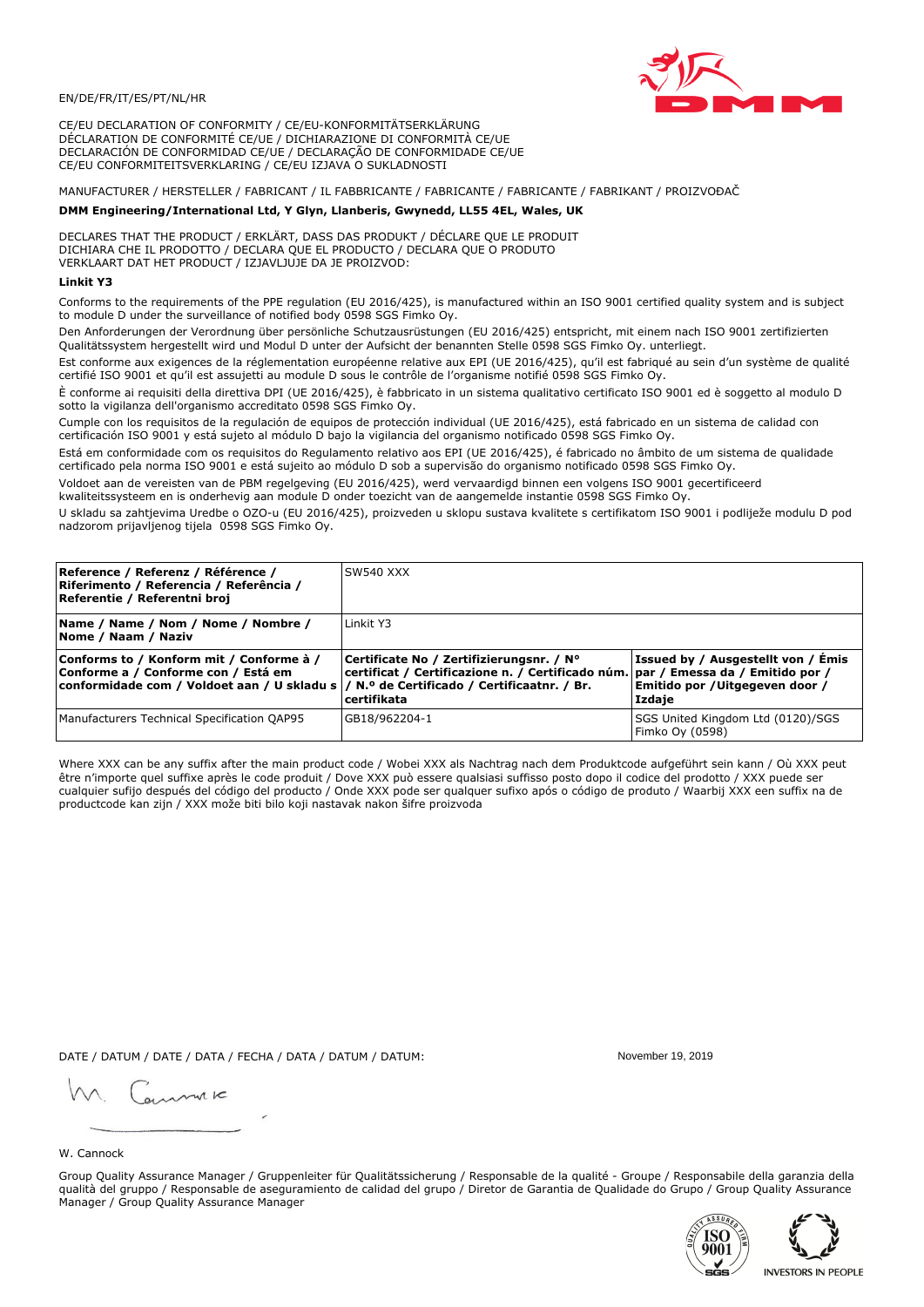## NO/SE/FI/DK/PL/CZ/SK/MT

CE/EU-SAMSVARSERKLÆRING / CE/EU-FÖRKLARING OM ÖVERENSSTÄMMELSE CE/EU-VAATIMUSTENMUKAISUUSVAKUUTUS / CE/EU-OVERENSSTEMMELSESERKLÆRING DEKLARACJA ZGODNOŚCI WE/UE / CE/EU PROHLÁŠENÍ O SHODĚ CE/EÚ VYHLÁSENIE O ZHODE / DIKJARAZZJONI TA' KONFORMITÀ TAL-KE/UE

# PRODUSENT / TILLVERKAREN / VALMISTAJA / PRODUCENT / PRODUCENT / VÝROBCE / VÝROBCA / IL-MANIFATTUR

### DMM Engineering/International Ltd, Y Glyn, Llanberis, Gwynedd, LL55 4EL, Wales, UK

ERKLÆRER AT PRODUKTET / INTYGAR ATT PRODUKTEN / VAKUUTTAA, ETTÄ TÄMÄ TUOTE / ERKLÆRER, AT PRODUKTET / OŚWIADCZA, ŻE<br>WYRÓB / PROHLAŠUJE, ŽE PRODUKT / VYHLASUJE, ŽE VÝROBOK / JIDDIKJARA LI L-PRODOTT:

Overholder kravene i PVU-forordningen (EU 2016/425), er produsert innenfor et ISO 9001-sertifisert kvalitetssystem og er underlagt modul D under overvåkning av teknisk kontrollorgan 0598 SGS Fimko Oy.

Uppfyller kraven för PPE-reglerna (EU 2016/425), tillverkas inom ett ISO 9001-certifierat kvalitetssystem och är föremål för modul D under övervakning av anmält organ 0598 SGS Fimko Oy.

Noudattaa henkilönsuojaimia koskevan asetuksen (EU 2016/425) vaatimuksia, on valmistettu ISO 9001 -sertifioidun laatujärjestelmän mukaisesti ja että siihen sovelletaan ilmoitetun laitoksen 0598 SGS Fimko Oy.:in alaista D-moduulia.

Overholder kravene i forordningen om personlige værnemidler (EU 2016/425), er fremstillet i inden for det certificerede ISO 9001kvalitetssystem, og er underlagt modul D under overvågning af det bemyndigede organ 0598 SGS Fimko Oy.

Spełnia wymogi rozporządzenia w sprawie środków ochrony indywidualnej (UE 2016/425), jest produkowany w ramach systemu jakości zgodnego z ISO 9001 i podlega modułowi D pod nadzorem jednostki notyfikowanej 0598 SGS Fimko Oy.

Zařízení splňuje požadavky nařízení o osobních ochranných prostředcích 2016/425, je vyrobeno v systému řízení jakosti certifikovaném podle normy ISO 9001 a podléhá modulu D pod dohledem notifikované osoby č. 0598 SGS Fimko Oy.

Spĺňa požiadavky Nariadenia Európskeho parlamentu a Rady (EÚ) 2016/425 o osobných ochranných prostriedkoch, je vyrobený v rámci systému kvality certifikovaného podľa normy ISO 9001 a podlieha modulu D pod dohľadom notifikovaného orgánu č. 0598 SGS Fimko Oy.

Jikkonforma mar-rekwiżit tar-Regolament dwar il-PPE (UE 2016/425), u huwa manifatturat f'sistema ta' kwalità certifikata għall-ISO 9001 u soggett għall-modulu D taħt is-sorveljanza tal-korp notifikat 0598 SGS Fimko Oy.

| Referanse / Referens / Viite / Reference / Nr SW540 XXX<br>referencyjny / Reference / Značka /<br>Referenza                                                                                                      |                                                                                                         |                                                                                                         |
|------------------------------------------------------------------------------------------------------------------------------------------------------------------------------------------------------------------|---------------------------------------------------------------------------------------------------------|---------------------------------------------------------------------------------------------------------|
| Navn / Namn / Nimi / Navn / Nazwa /<br> Jméno / Názov / Isem                                                                                                                                                     | Linkit Y3                                                                                               |                                                                                                         |
| Overholder / Uppfyller kraven för / Vakuus<br>myönnetty perustuen standardiin: /<br>Overholder / Spełnia wymogi / Je ve shodě s $ \tilde{C} $ . certifikátu / Certifikat Nru<br>/ Je v zhode s / Jikkonforma ma' | Sertifikatnr. / Certifikatnr. / Sertifikaattinro /<br>Certifikat nr. / Certyfikat nr / Č. certifikátu / | Utstedt av / Utfärdat av /<br>Myöntänyt / Udstedt af / Wydany<br>przez / Vydal / Vydal / Maħruġ<br>minn |
| Manufacturers Technical Specification QAP95                                                                                                                                                                      | GB18/962204-1                                                                                           | SGS United Kingdom Ltd (0120)/SGS<br>Fimko Oy (0598)                                                    |

Der XXX kan være ethvert suffiks etter produktkoden / Där XXX kan vara valfri ändelse efter produktkoden / Jossa XXX voi olla mikä tahansa tuotekoodin jälkeen tuleva liite. / Hvor XXX kan være ethvert suffiks efter produktkoden / gdzie XXX może być dowolnym przyrostkiem po kodzie produktu / Kde XXX může být jakákoliv přípona za kódem produktu / Kde XXX môže byť akákolyek prípona za kódom výrobku. / Fejn XXX jista ikun kwalunkwe suffiss wara l-kodići tal-prodott

DATO / DATUM / PÄIVÄMÄÄRÄ / DATO / DATA / DATUM / DÁTUM / DATA:

November 19 2019

annuic

W. Cannock

Group Quality Assurance Manager / Group Quality Assurance Manager / Group Quality Assurance Manager / Group Quality Assurance Manager / Kierownik ds. Zarządzania Jakością Grupy / Group Quality Assurabce Manager / Manažér riadenia kvality v rámci skupiny / Maniger tal-Assigurazzjoni tal-Kwalità tal-Grupp